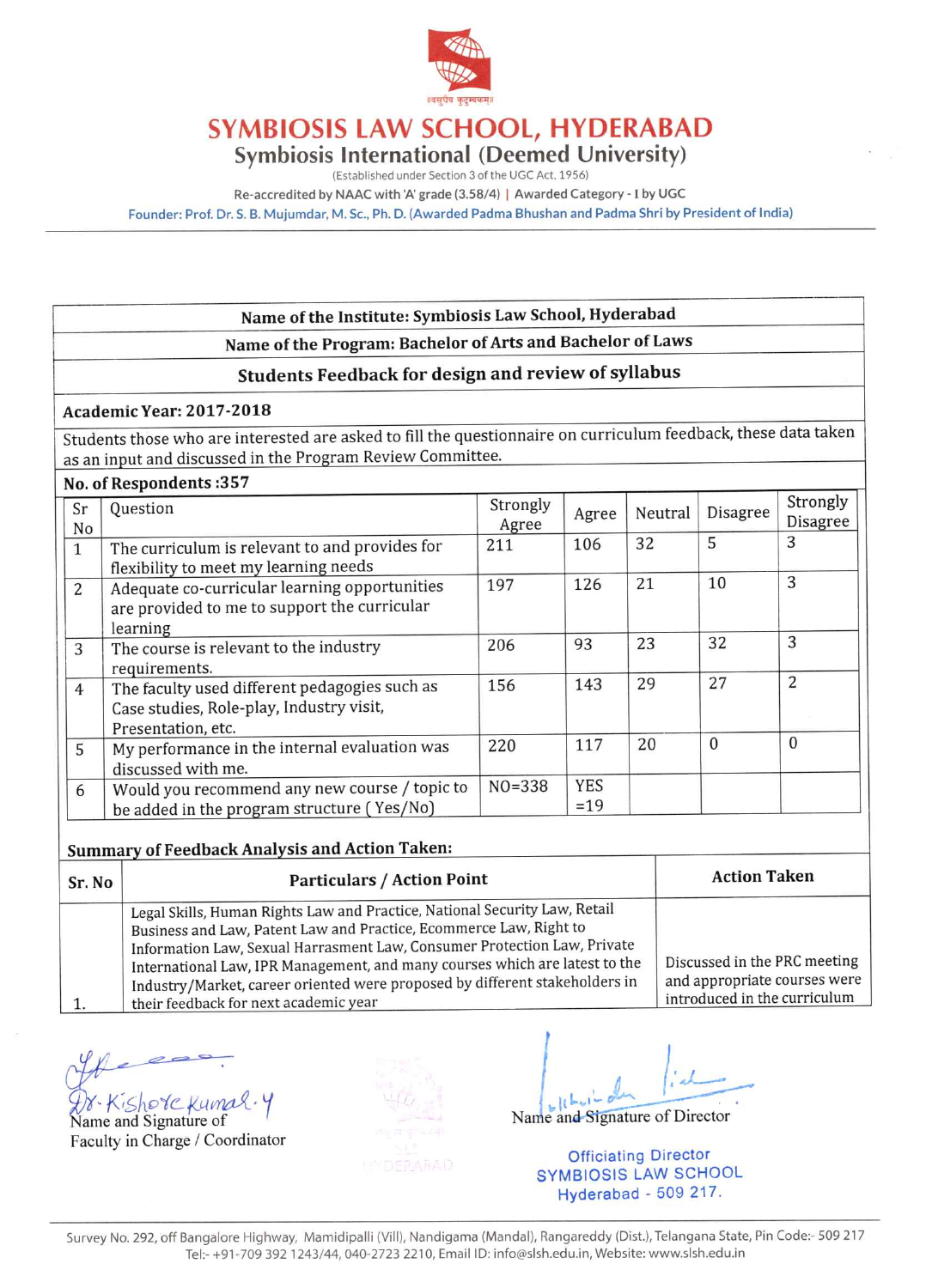

# **SYMBIOSIS LAW SCHOOL, HYDERABAD**

**Symbiosis International (Deemed University)** 

(Established under Section 3 of the UGC Act. 1956)

Re-accredited by NAAC with 'A' grade (3.58/4) I Awarded Category - I by UGC

Founder: Prof. Dr. S. B. Mujumdar, M.Sc., Ph.D. (Awarded Padma Bhushan and Padma Shri by President of India)

#### **Name of the Institute: Symbiosis Law School, Hyderabad**

### **Name of the Program: Bachelor of Arts and Bachelor of Laws**

## **Teachers Feedback for design and review of syllabus**

#### **Academic Year: 2017-2018**

Faculty were asked to give their feedback on the curriculum through a questionnaire, it was taken as an input and discussed in the Program Review Committee.

#### **No. of Respondents :24**

| Sr<br>No       | Question                                                                                                                                     | Strongly<br>Agree | Agree | Neutral | Disagree | Strongly<br><b>Disagree</b> |
|----------------|----------------------------------------------------------------------------------------------------------------------------------------------|-------------------|-------|---------|----------|-----------------------------|
|                | I am given enough freedom to contribute my<br>ideas on curriculum design and development                                                     | 13                | 9     |         | 0        | 0                           |
| $\mathcal{P}$  | The faculty members/teachers are supported<br>with adequate learning resources.                                                              | 15                | 9     | 0       | $\Omega$ | $\overline{0}$              |
| 3              | The faculty members/teachers are encouraged<br>to establish linkages with Industry.                                                          | 10                |       |         | $\Omega$ | $\mathbf{0}$                |
| $\overline{4}$ | The syllabus is relevant and adequate in terms<br>of scope, depth, and choice to help develop the<br>required competencies amongst students. | 8                 | 13    | 3       | $\Omega$ | $\Omega$                    |

| No |                                                                                | Yes | N0 |
|----|--------------------------------------------------------------------------------|-----|----|
|    | Would you recommend any new course/topic to be added in the program structure? |     |    |

#### **Summary of Feedback Analysis and Action Taken:**

| Sr.<br><b>No</b> | <b>Particulars / Action Point</b>                                                                                                                                                                                                                                                                                                                                                                                                   |  |  | <b>Action Taken</b>                                                                          |
|------------------|-------------------------------------------------------------------------------------------------------------------------------------------------------------------------------------------------------------------------------------------------------------------------------------------------------------------------------------------------------------------------------------------------------------------------------------|--|--|----------------------------------------------------------------------------------------------|
|                  | Legal Skills, Human Rights Law and Practice, National Security Law, Retail<br>Business and Law, Patent Law and Practice, Ecommerce Law, Right to<br>Information Law, Sexual Harrasment Law, Consumer Protection Law,<br>Private International Law, IPR Management, and many courses which are<br>latest to the Industry/Market, career oriented were proposed by different<br>stakeholders in their feedback for next academic year |  |  | Discussed in the PRC meeting and<br>appropriate courses were<br>introduced in the curriculum |
|                  | Dr. kishote Kumar.y<br>Faculty in Charge / Coordinator                                                                                                                                                                                                                                                                                                                                                                              |  |  | Name and Signature of Director                                                               |
|                  |                                                                                                                                                                                                                                                                                                                                                                                                                                     |  |  | <b>Officiating Director</b><br>SYMBIOSIS LAW SCHOOL<br>Hyderabad - 509 217.                  |